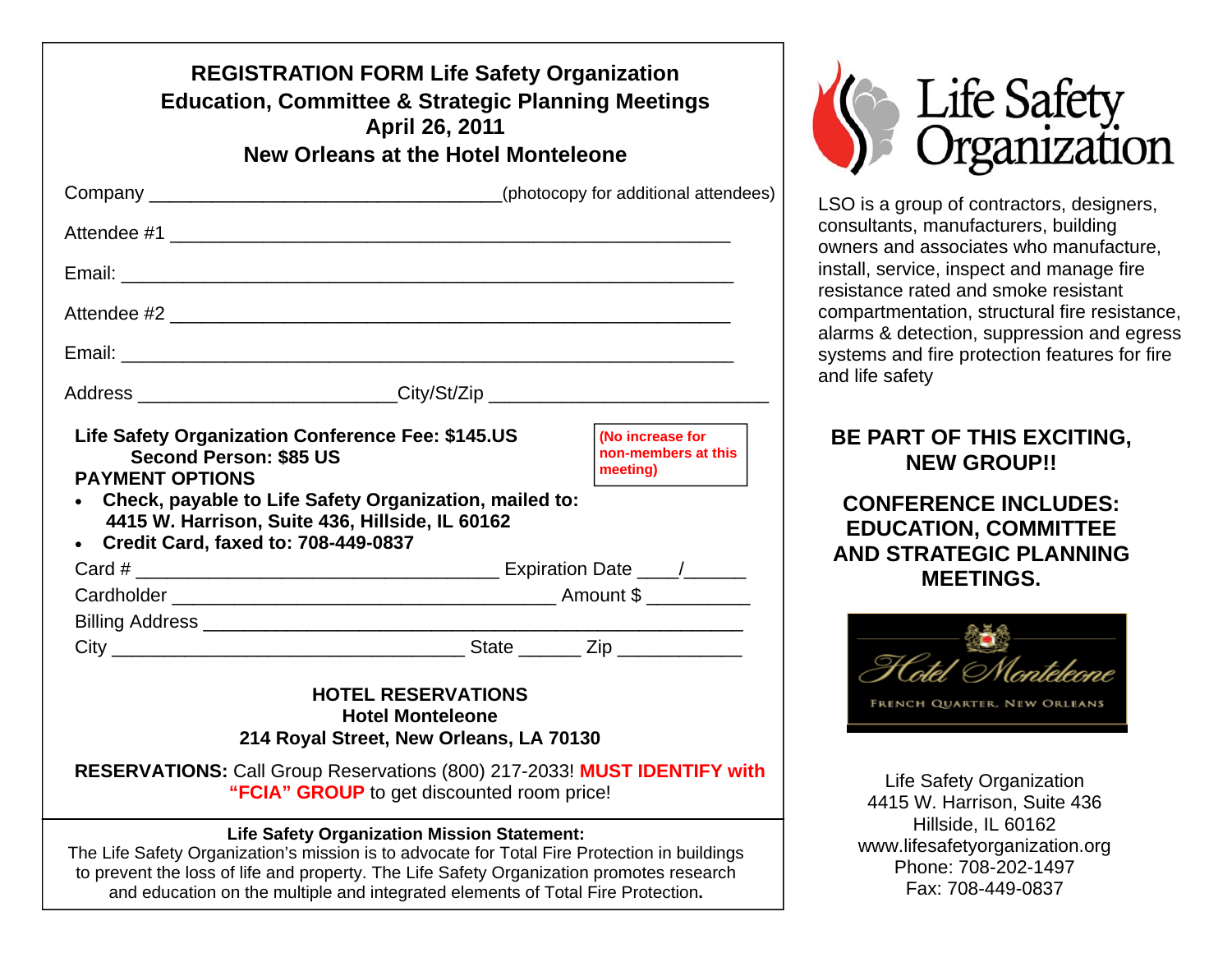

# **Education, Strategic Planning & Committee Meetings**

**Montleone Hotel New Orleans, LA April 26, 2011**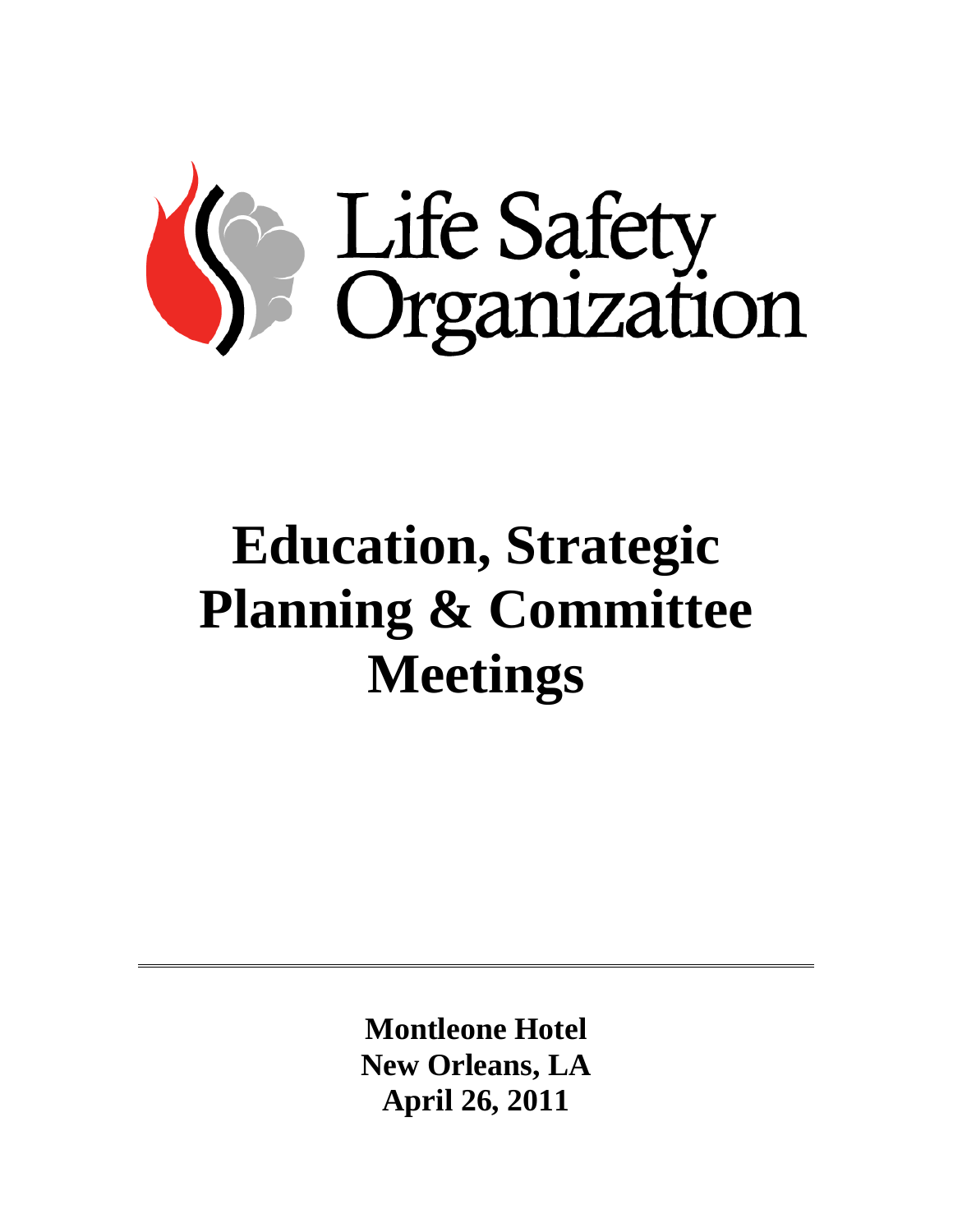#### **Life Safety Organization Education, Strategic Planning & Committee Meetings Montleone Hotel, New Orleans, LA April 26, 2011 Open Meeting for LSO Members and Interested Parties!**

**Tuesday, April 26, 2011** 

| <b>Time</b>                               | <b>Event</b><br><b>Room</b>                                                                                                                                             |  |
|-------------------------------------------|-------------------------------------------------------------------------------------------------------------------------------------------------------------------------|--|
| $7:30$ am $-8:30$ am                      | <b>Registration &amp; Continental Breakfast</b>                                                                                                                         |  |
| $8:30 \text{ am} - 9:30 \text{am}$        | <b>Life Safety Organization Las Vegas Strategic Planning</b><br><b>Meeting Recap, Mission Statement Affirmation</b><br><b>LSO Chairperson Report</b>                    |  |
| $9:30$ am $-9:45$ am Break                |                                                                                                                                                                         |  |
|                                           | 9:45 am – 10:15 am LSO Committee Reports<br>Education<br>Research<br>Advocacy<br>Membership / Marketing                                                                 |  |
| Or earlier                                | 10:15 am - 12:00am Committee Meetings<br>Meet as groups, formulate action plans for 2011/2012. Assign<br>volunteers to be accountable for tasks.                        |  |
|                                           | $12:00 \text{ pm} - 1:00 \text{ pm}$ Lunch & Discussions                                                                                                                |  |
|                                           | 1:00 pm – 1:15 pm Committee Reports New Action Plans<br><b>Moderators of Focus Groups</b>                                                                               |  |
|                                           | 1:15 pm $-2:30$ pm LSO Education Session #1<br><b>Fire Rated Doors &amp; Hardware</b><br>Bill Johnson, Foundation for Safety and Security,<br>Door & Hardware Institute |  |
| $2:30 \text{ pm} - 2:45 \text{ pm}$ Break |                                                                                                                                                                         |  |
|                                           | 2:45 pm $-4:00$ pm LSO Education Session #2<br>Fire Detection & Alarms for Life Safety<br>Bill Koffel, Koffel Associates, rep. Fire Alarm Industry                      |  |
| $4:00 \text{ pm} - 4:30 \text{pm}$        | Day's Summary & Wrap-up<br>Next Meeting; 1 <sup>st</sup> AHJ Webinar Schedule                                                                                           |  |
| $4:30$ pm                                 | <b>Cash Bar Reception</b>                                                                                                                                               |  |